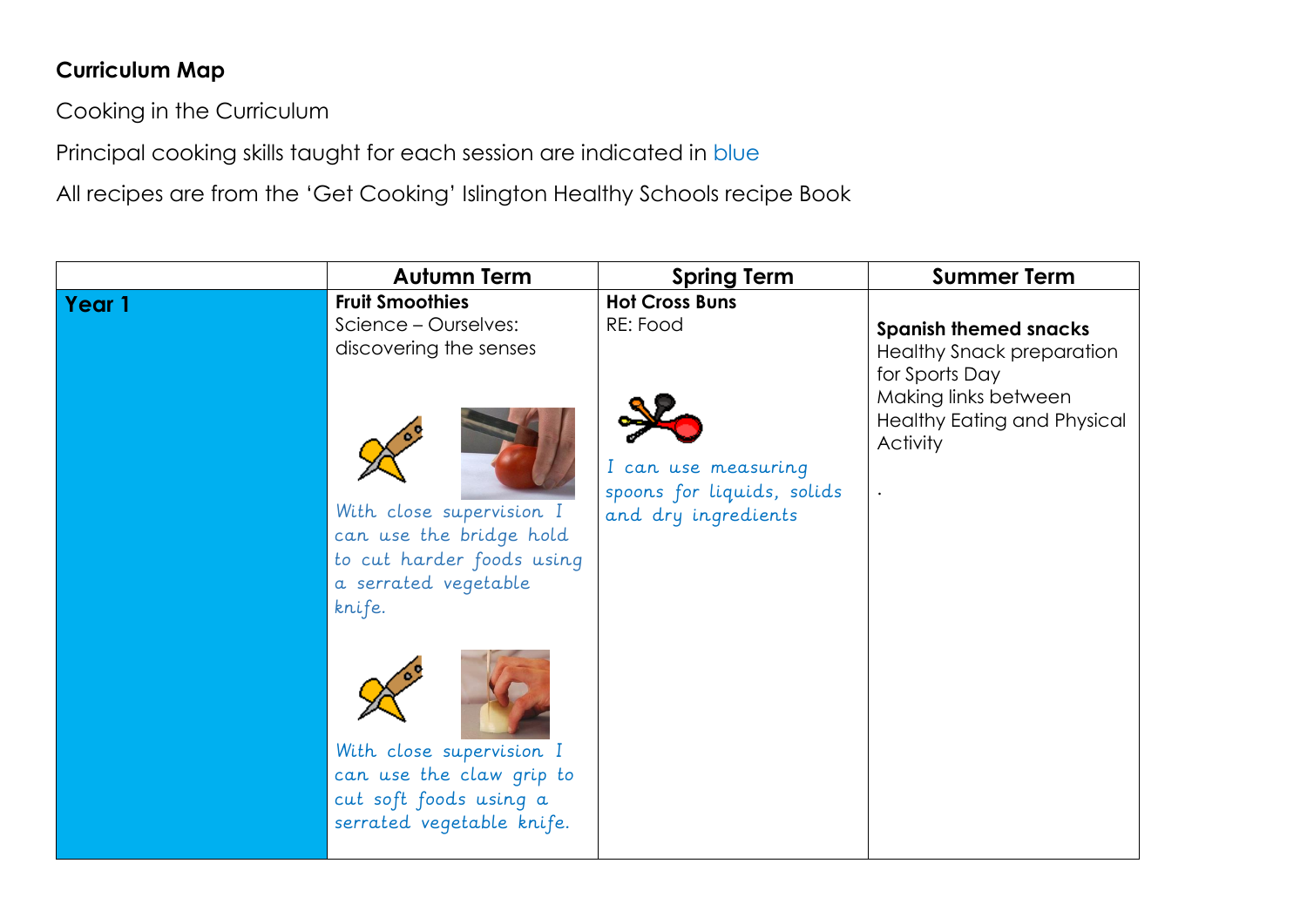## **Year 2 Bread Rolls** Topic – London's Burning



I can use measuring spoons for liquids, solids and dry ingredients



I can sift flour into a bowl

**Samosas** Topic – Indian Spice



With supervision I can begin to use the claw grip to cut harder foods using a vegetable knife.





With supervision I can use the bridge hold and claw grip to cut the same food using a vegetable knife e.g. onion

## **Spanish themed snacks**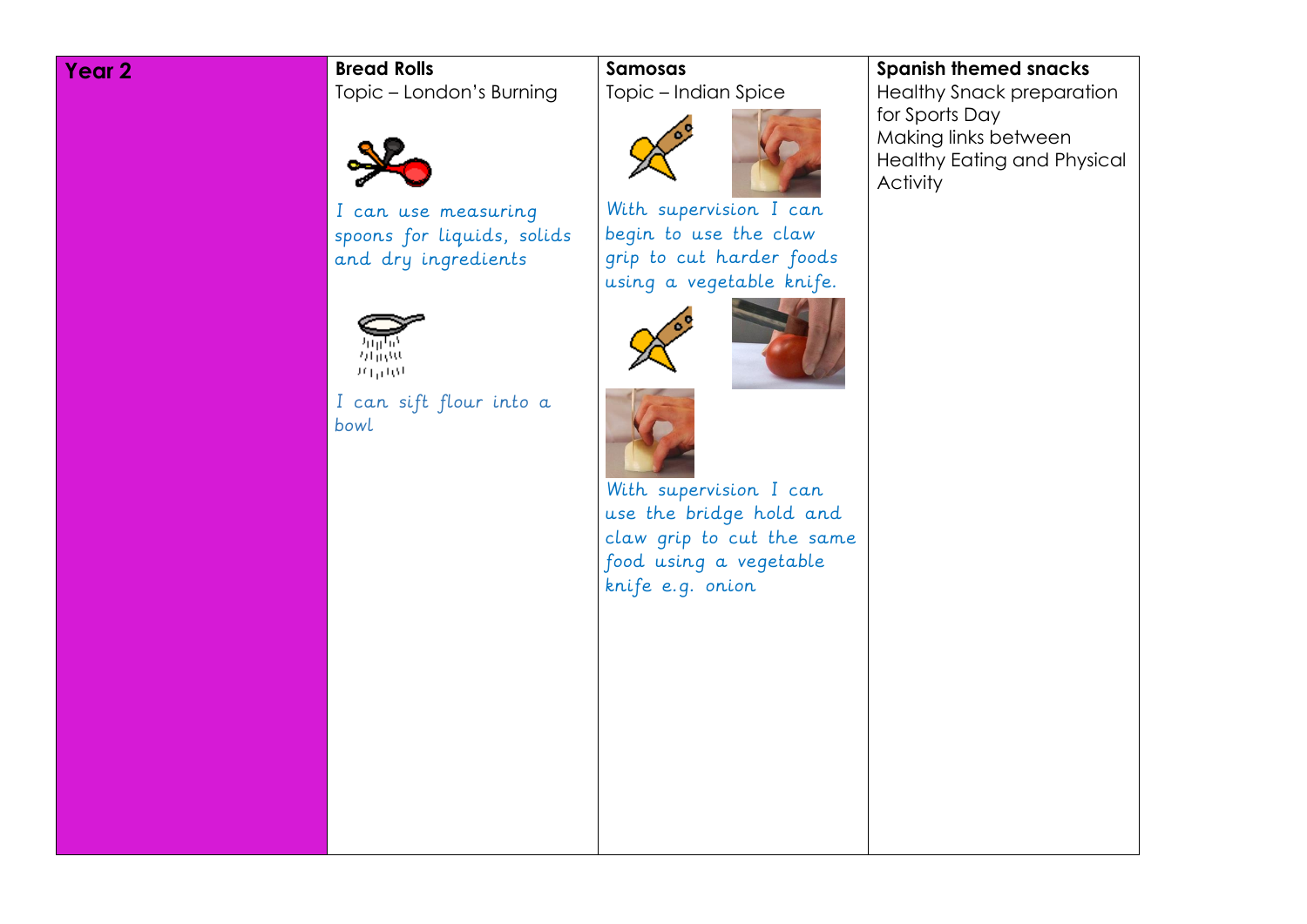## **Year 3 Rock Buns**

Topic – Meet the Flintstones



I can begin to use weighing scales



l. I can mix, stir and combine liquid and dry ingredients uniformly

**Honey Vegetable Kebabs Fresh Fruit Salad** Science - Plants



With supervision I can begin to use the bridge hold and claw grip to cut harder food using a vegetable knife e.g. onion



With close supervision and physical guidance I can handle hot food safely

## **Spanish themed snacks**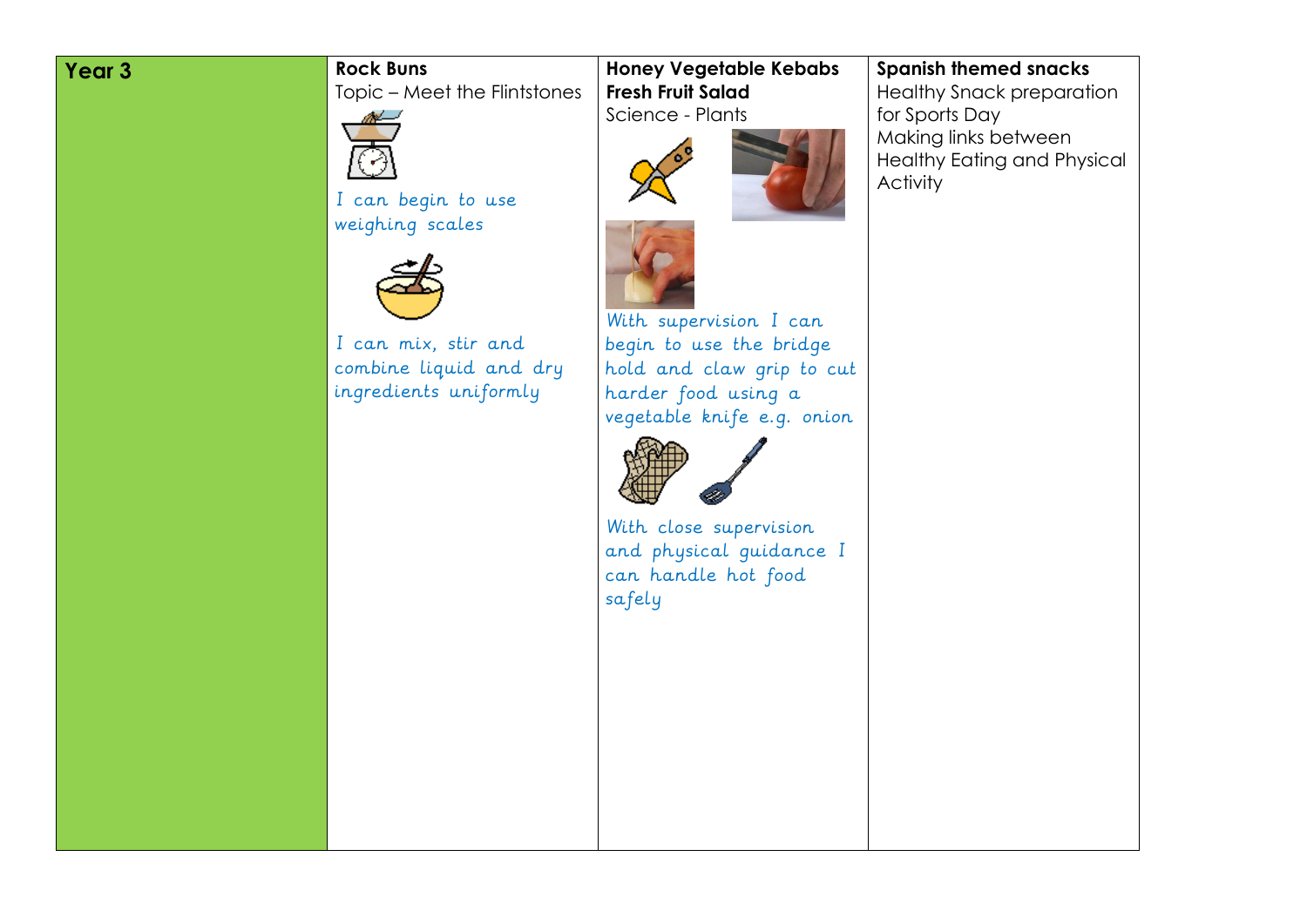## **Year 4 African Vegetable Stew**

Topic - World Kitchen



With supervision I can confidently peel harder food e.g. a potato



With help and supervision I can begin to use the hob to cook simple dishes

### **Flapjacks** Maths- measure



I can accurately use weighing scales



I can mix, stir and combine liquid and dry ingredients uniformly

## **Spanish themed snacks**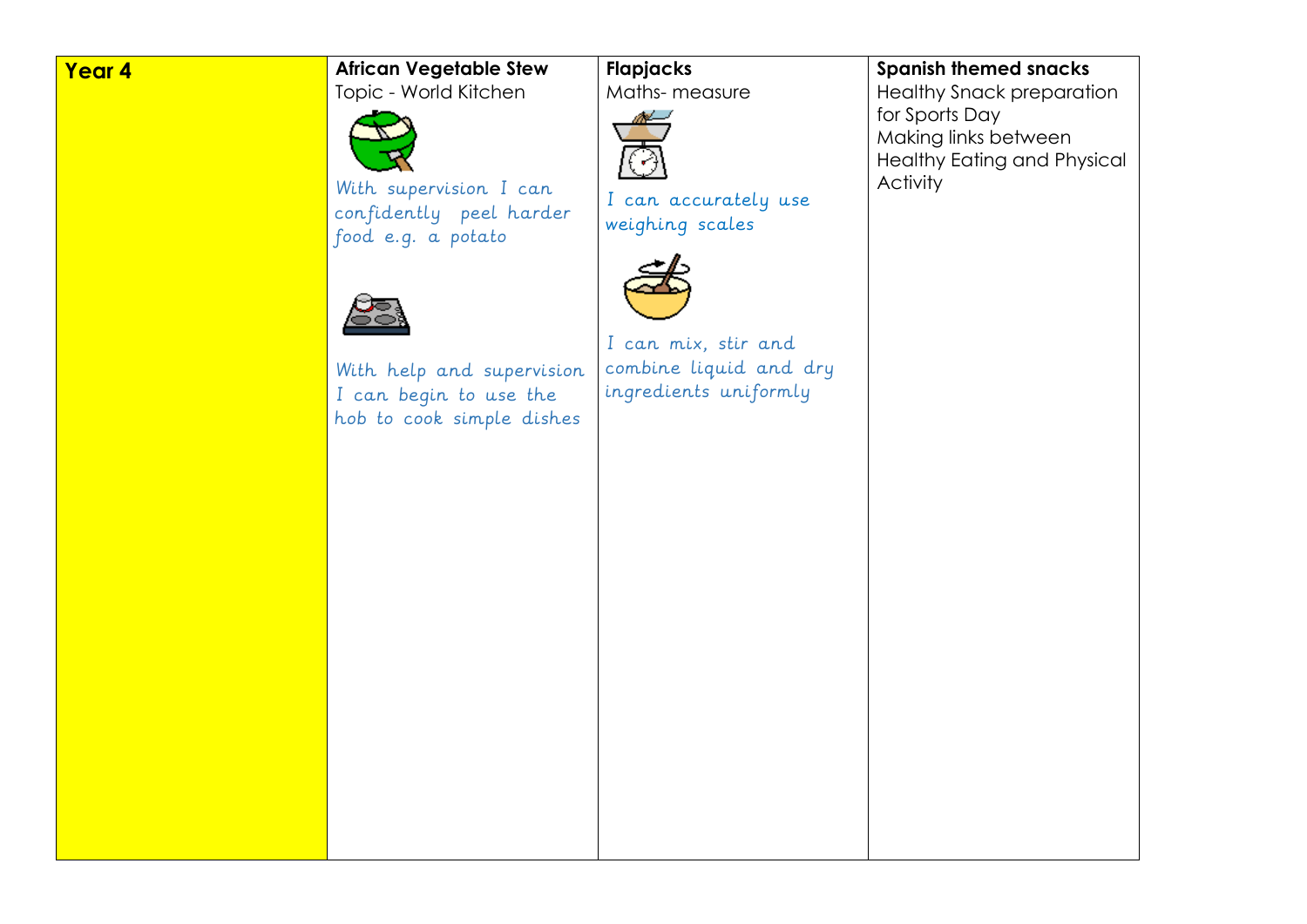# **Year 5 Dips**

.

Topic - Mexico





With supervision I can confidently use the bridge hold and claw grip to cut food using a vegetable knife

**Pizza** Maths- measure



I can accurately use weighing scales



With supervision I can finely grate foods



With close supervision and physical guidance I can handle hot food safely

## **Spanish themed snacks**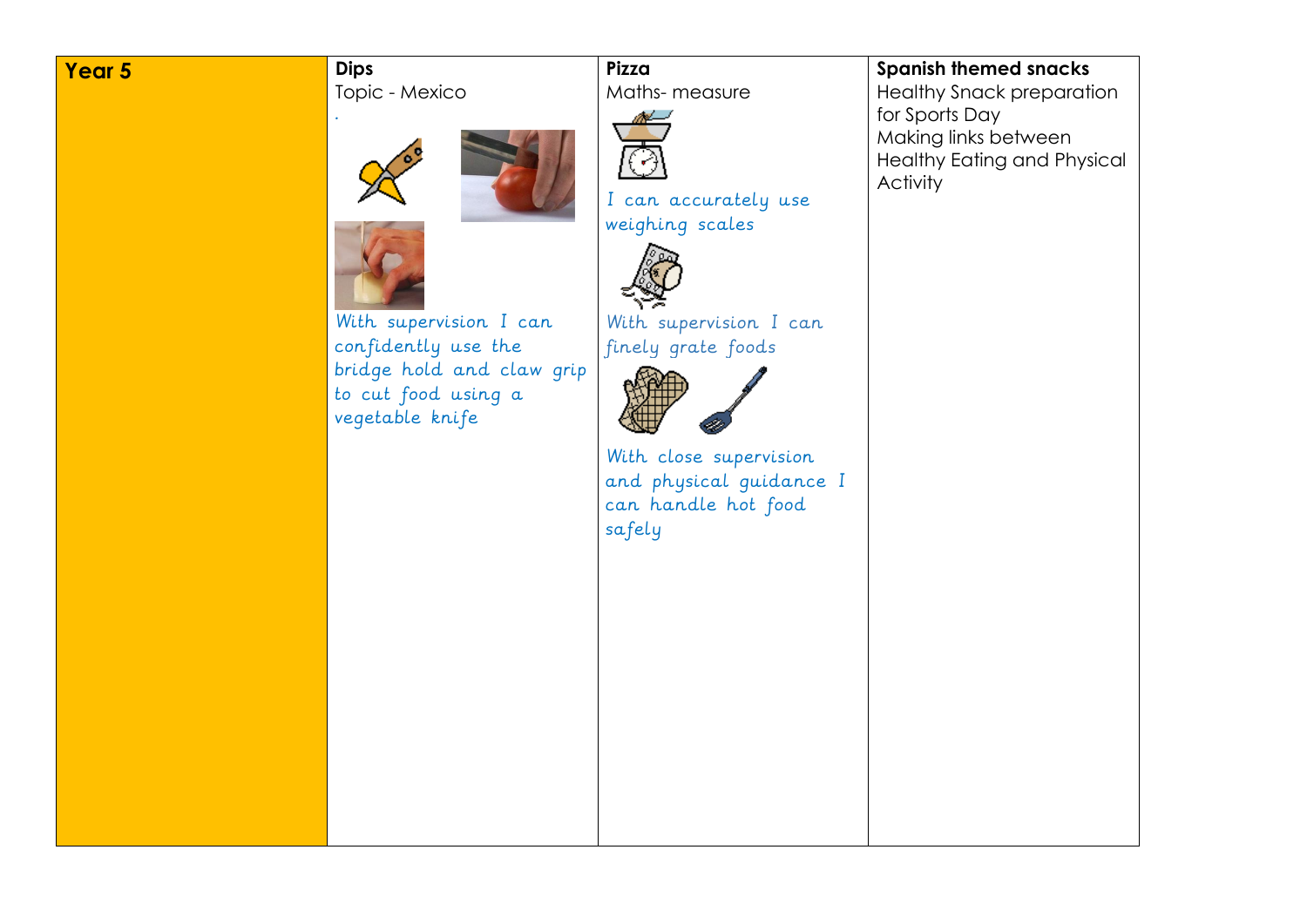# **Year 6 Healthy Burgers**

Topic 'American Superpower'



I can knead and shape dough into a variety of evenly sized shapes. I can use my hands to shape mixtures in to even sized portions e.g. burgers



With close supervision and physical guidance I can handle hot food safely

**Meatballs in tomato sauce** Topic – Greece Lightening



With supervision I can use an electric hand mixer to beat



j. With help and supervision I can begin to use the hob to cook simple dishes

## **Spanish themed snacks**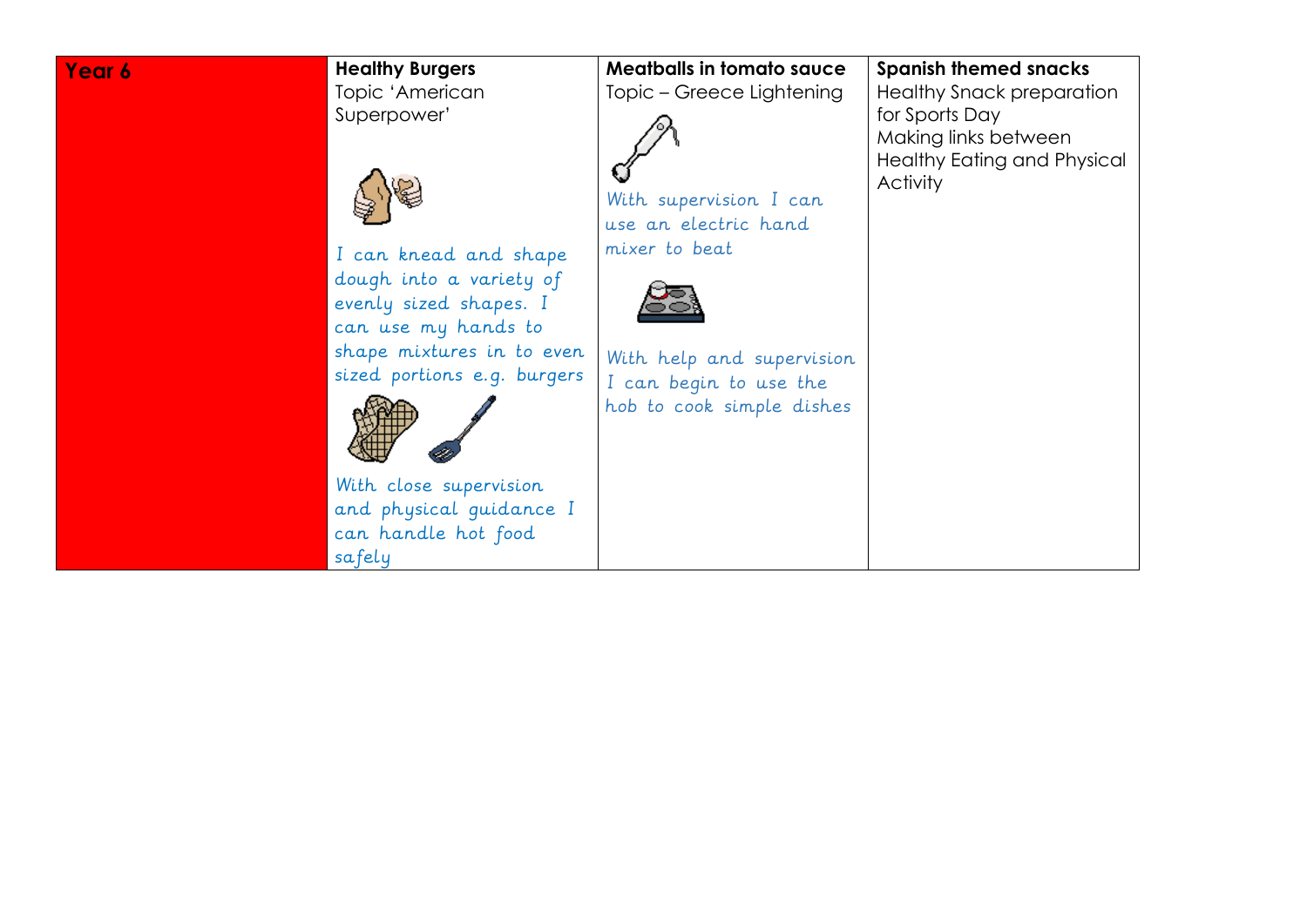The following cooking skills are progressively taught within each cooking lesson so that by the end of Key Stage 2 all children can:

# Healthy Eating

- I am able to make food choices taking into consideration the eat well plate
- I understand the main food groups and the different nutrients that are important for health
- I know appropriate portion sizes and importance of not skipping meals, including breakfast

## Consumer Awareness

- I am understand some of the basic processes to get food from farm to plate
- I understand some of the ethical dilemmas behind the food people choose to buy
- I can use information on food labels to inform choice
- I understand social influences on the food we choose to eat

# Food Safety and Hygiene



I can independently get ready to cook; Tie long hair back, put on a clean apron, wash and dry hands, remove jewellery and remove nail varnish



I know and can follow basic food safety rules when preparing and cooking food and understand their purpose